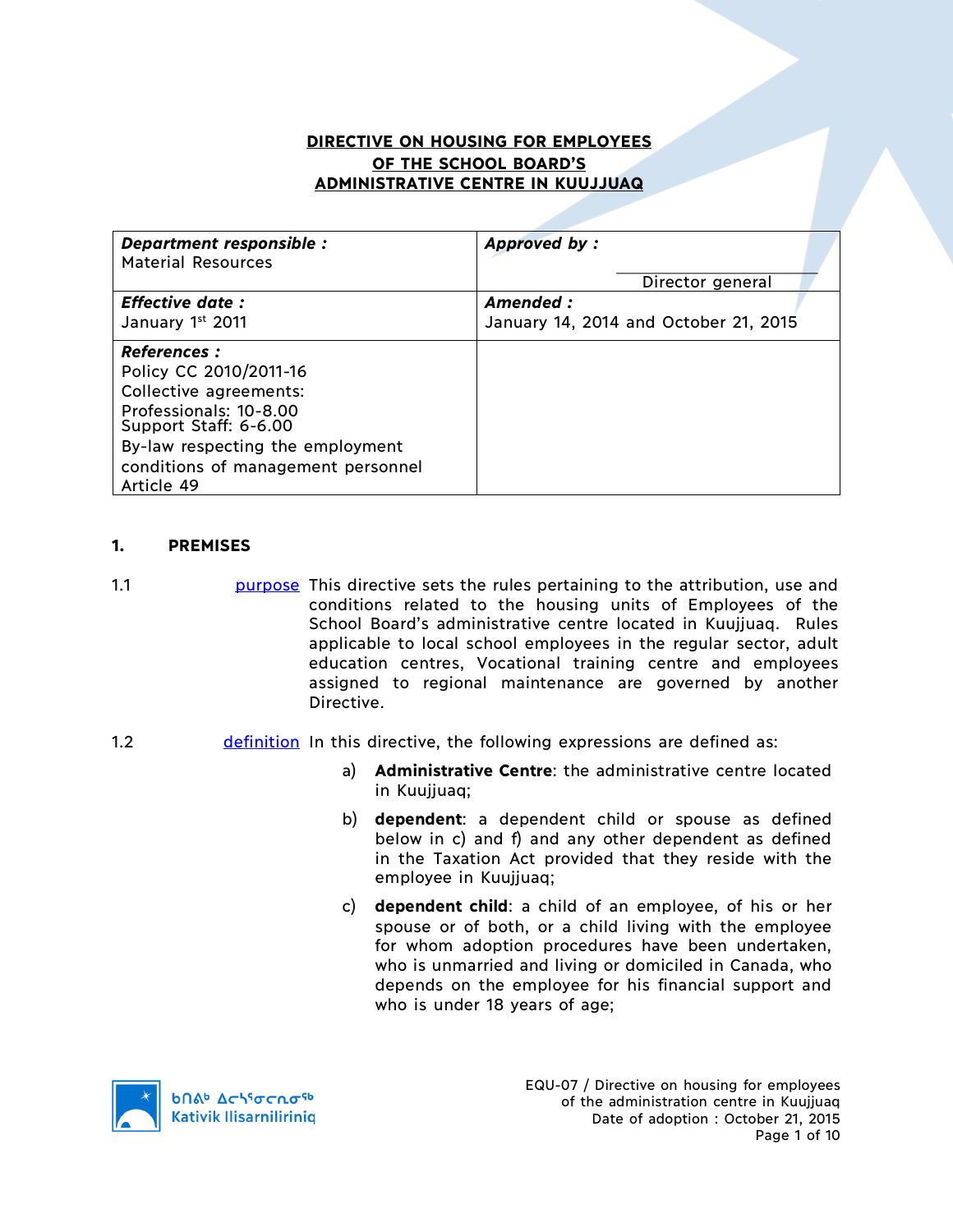every child under 25 years of age who is a duly registered student attending a recognized institution of learning on a full- time basis or a child of any age who has become totally disabled before reaching his or her 18th birthday or before reaching his 25<sup>th</sup> birthday if he was a duly registered student attending a recognized learning institution on a full-time basis and has remained continuously disabled since;

- d) **Director of MRS:** the Director of Material Resources Services or his delegate;
- e) **dwelling**: the residential unit occupied by a tenant including the content, accessories and related premises;
- f) **employee:** a person entitled to housing benefit according to his working conditions and employed by the administrative centre;
- g) **point of departure**: domicile at the time the employee is hired;
- h) **Maintenance Manager:** the Manager in Kuujjuaq under the authority of the Director of MRS;
- i) **seniority**: period of employment for Kativik Ilisarniliriniq  $(KI)$  as calculated on June 30<sup>th</sup> of each year as per collective agreements or other working conditions;
- j) **spouse:** either of two persons who:
	- i. are married or joined in civil union and cohabiting;
	- ii. being of opposite sex or the same sex, are living together in a conjugal relationship and are the father and mother of the same child;
	- iii. are of opposite sex or the same sex and have been living together in a conjugal relationship for at least 1 year;

it being specified that the dissolution of the marriage by divorce or annulment or the dissolution of the civil union as provided for by law as well as any de facto separation for more than 3 months in the case of persons living together in a conjugal relationship, cancels this status.

k) **tenant:** an employee to whom the dwelling was attributed.

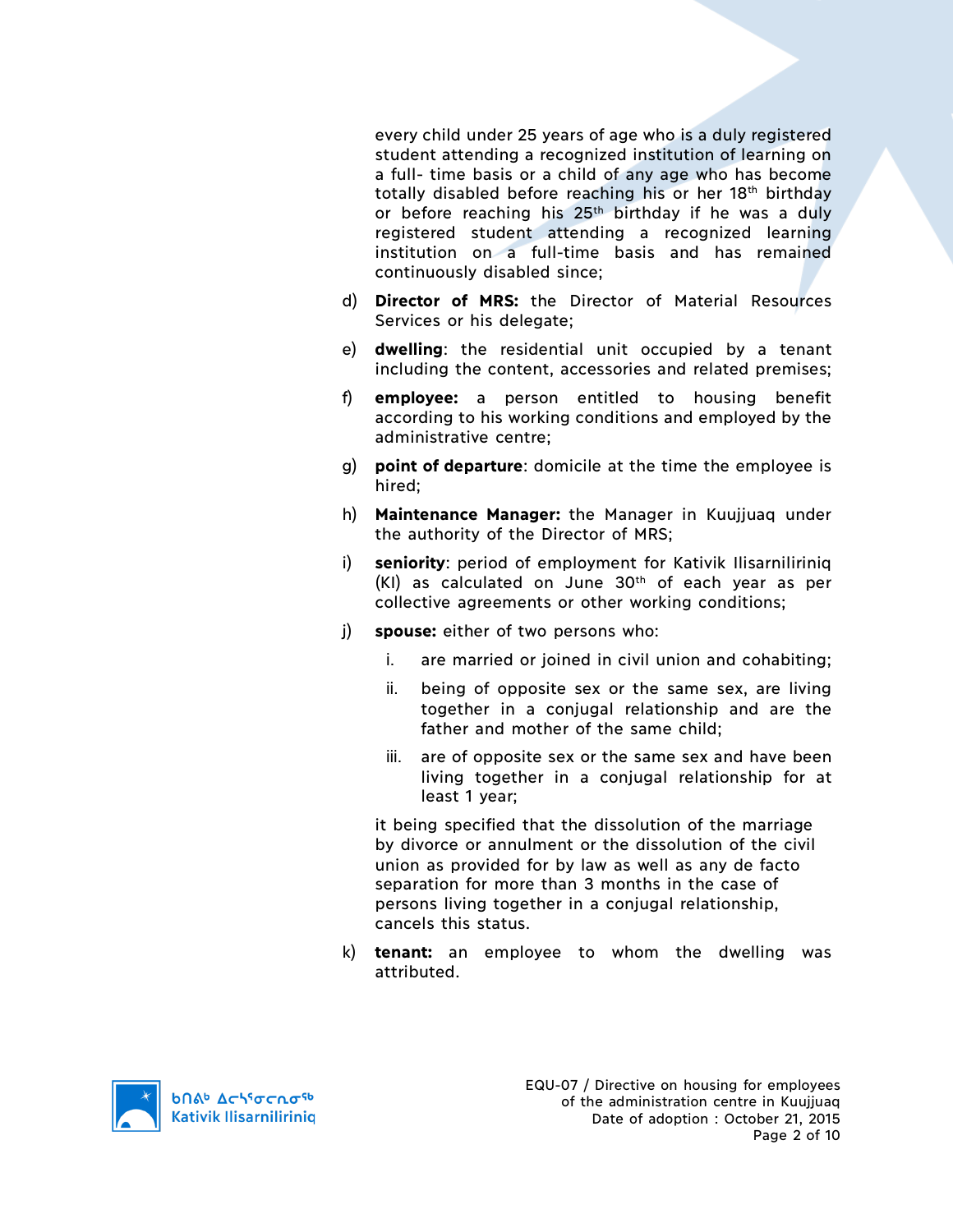#### **2. ATTRIBUTION OF HOUSING**

- 2.1 responsibility The Director of Material Resources is the person responsible for the attribution of housing for employees of the Administrative Centre in Kuujjuaq.
- 2.2 housing list The Director of Material Resources issues a Housing List which identifies units designated for the Regular Sector, Education services and Adult Education. In making housing assignments, the Director refers to the Housing List.

2.3 **priority** estribution of housing shall be made on the basis of the needs of employees with the employee's family according to the number of bedrooms per dependent(s) dwelling as determined in article 2.4 and according to the following priorities:

- a) employees with dependent(s) who reside with them have first priority according to the number of dependent(s);
- single employees sharing a unit couple no children
- b) single employees sharing a dwelling have second priority;
- c) an employee with his spouse with no dependent or single employees, have third priority (with equal seniority, a couple has priority over a single person);
- d) any other attribution could be considered only after the employees with the above status were attributed a dwelling.
- 2.4 **bus-adequate** An employee is considered to have adequate housing based on lodging based his needs according to the following table:

|  | on the status |
|--|---------------|

| <b>Employee's status</b>                               | Catégorie de logement<br>adéquat |
|--------------------------------------------------------|----------------------------------|
| a) Single without dependent                            | • 1 and 2 bedroom(s)             |
| b) With spouse                                         | • 1 and 2 bedroom(s)             |
| c) With one dependent<br>(other than the spouse)       | • 2 bedrooms                     |
| d) With two dependents<br>(other than the spouse)      | • 2 and 3 bedrooms               |
| With three dependents<br>e)<br>(other than the spouse) | • 3 bedrooms and more            |

2.5 when needs When 2 employees or more have equal priorities, the first choice are equivalent shall be given to the employee with the most seniority in the Board; Should one of the above be the same, the attribution is determined by drawing lots.



EQU-07 / Directive on housing for employees of the administration centre in Kuujjuaq Date of adoption : October 21, 2015 Page 3 of 10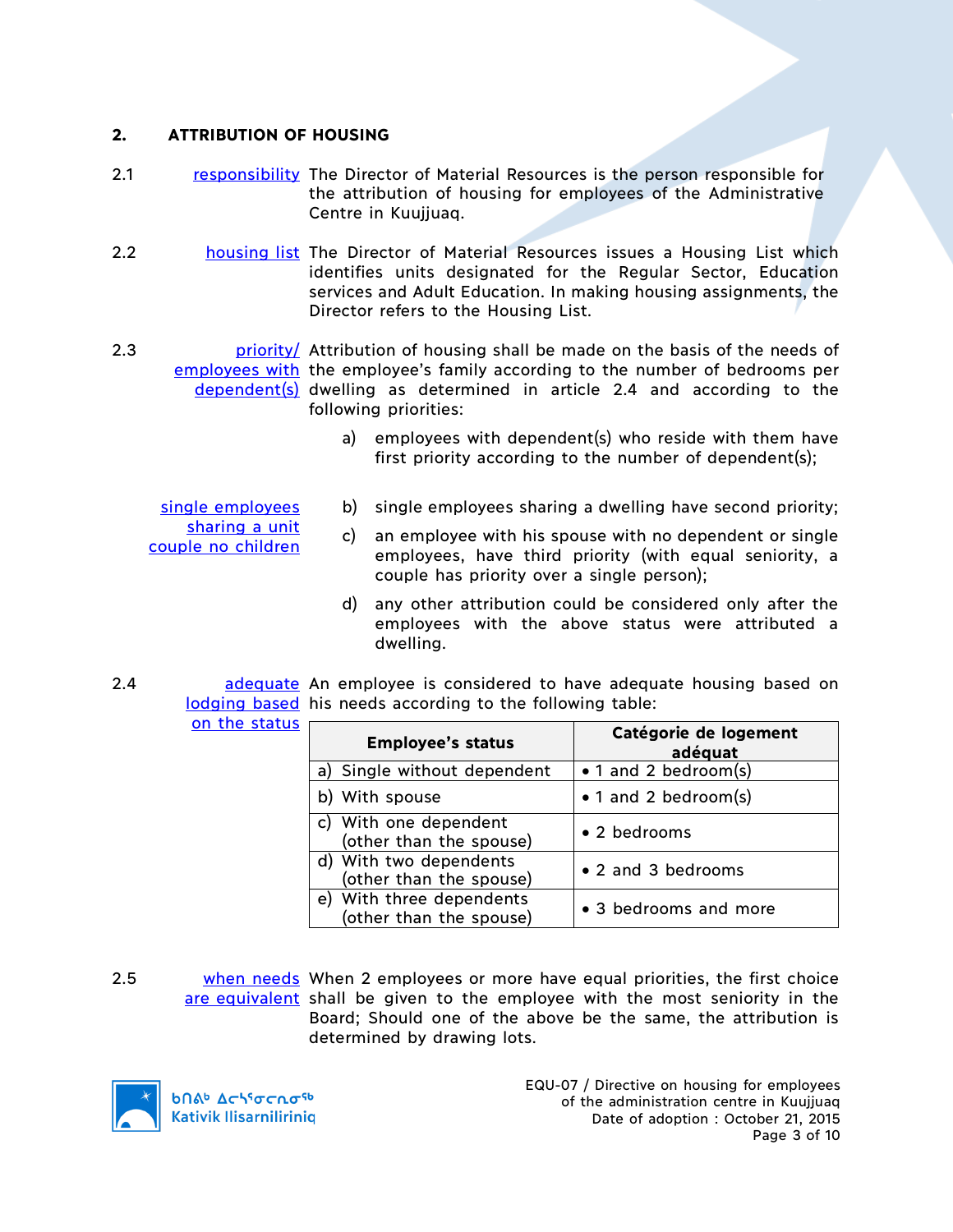- 2.6 returning from Employees returning from holidays or a leave of absence have holidays or a priority on their original dwelling after the leave inasmuch as this leave of absence unit has not been reassigned to an employee with higher priority, which cannot be met with other available dwellings.
- 2.7 employee with An employee who has adequate housing cannot displace another adequate housing employee. He can only move to a vacant dwelling.
- 2.8 posting When a dwelling becomes available, the Maintenance Manager posts it for at least 7 days before attributing it to one of the applicants.

The employee interested to apply for an available dwelling, must transmit a written request to the Maintenance Manager.

2.9 local employees When needs are met for employees recruited outside Kuujjuaq, any dwelling may be granted to employees not otherwise entitled to KI housing. In such cases however, the Board may end the agreement as it deems appropriate as provided in the "*Directive on the use of KI facilities and equipment by the Community or other organizations*".

## **3. CONDITIONS APPLICABLE WHEN AN EMPLOYEE MOVES INTO ANOTHER DWELLING**

- 3.1 voluntary When an employee who has adequate housing voluntarily requests move and is granted the right to move to another dwelling, he must assume all costs incurred by this moving.
- 3.2 **bligation** When KI requires an employee to move from one dwelling to to move another, it must assume the costs of the said move.

#### **4. USE OF DWELLINGS**

- 4.1 application The dwelling of an employee may not be used by another person without the authorization of that employee during any period during which that employee pays rent.
- 4.2 on approved When an employee, along with his dependents, temporarily leaves leave of absence Kuujjuaq on an approved leave of absence for a minimum duration of no less than of 30 consecutive working days, and the Board hires a 30 days replacement while no other housing is available, the employee shall make his dwelling available to the replacement, and the Board agrees to:
	- a) have all the concerned employee's personal belongings and furniture placed in storage at KI's expense;



**b**በል<sup>b</sup>  $\Delta$ ch<sup>s</sup>σcnσ<sup>sb</sup> **Kativik Ilisarniliriniq**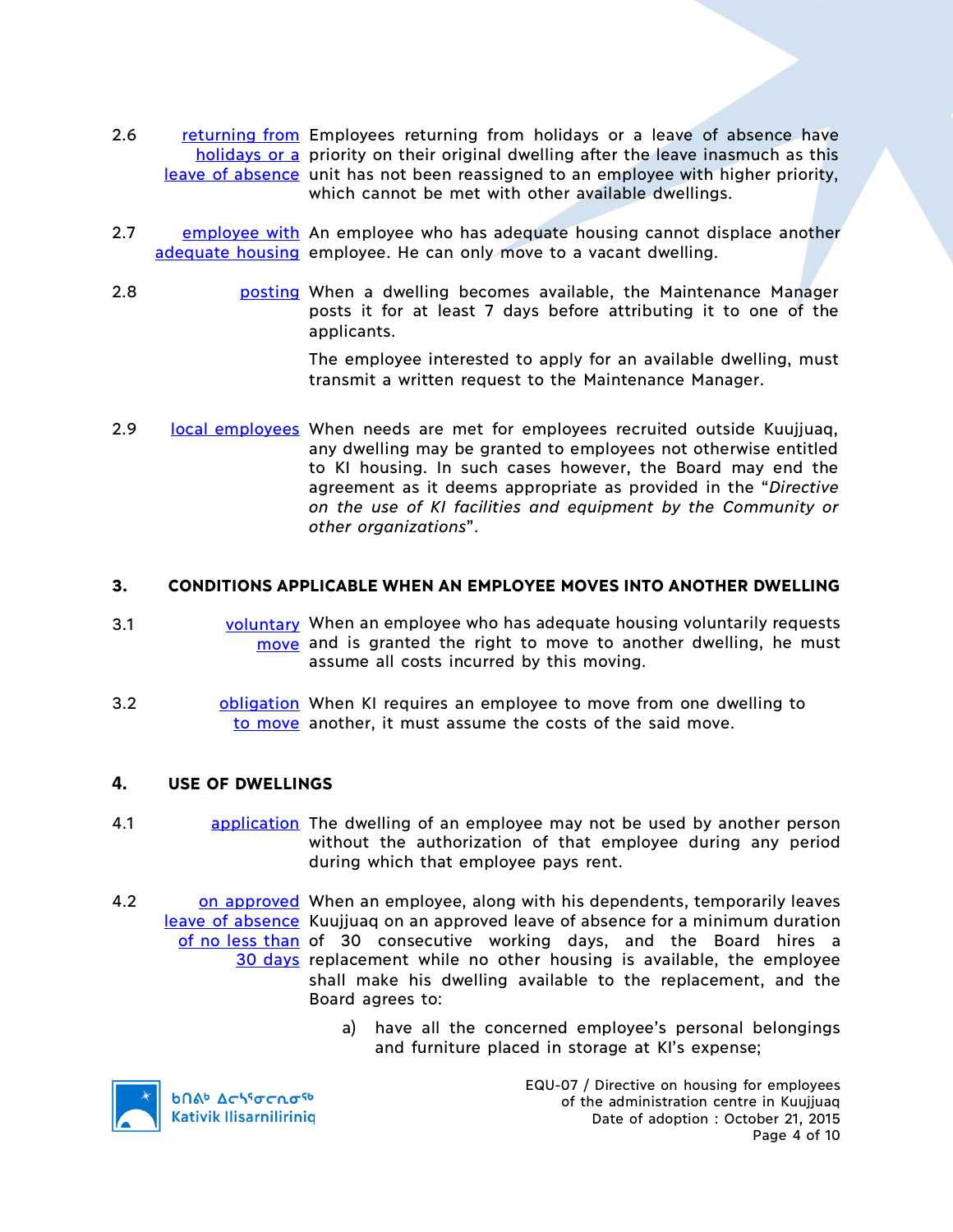- b) reimburse insurances costs for the employee's personal effects for the duration of the replacement's stay in the dwelling;
- c) reimburse charges incurred by the employee for disconnection and connection of telephone service;
- d) have the dwelling cleaned prior to the employee's return;
- e) prior to the employee's return, return all the furniture in the same dwelling he occupied prior to his leave of absence.
- 4.3 Support staff When a support staff member and his dependents temporarily on approved leave leave his assigned community on an approved leave of at least 30 of absence of consecutive working days, and KI is unable to find housing for his 30 days or more replacement, the staff member shall allow the replacement staff to take his unit. KI agrees to :
	- a) store the absent employee's belongings and furniture at KI's expense;
	- b) reimburse charges incurred by the employee for disconnection/connection of telephone service;
	- c) ensure return of all the employee's belongings and furniture to his original unit prior to his return from leave.
- 4.4 **professional and When a Professional or Manager and his dependents, temporarily** manager on leave their assigned community on an approved leave of absence approved leave of at least 30 consecutive working days, and KI is unable to find of absence of housing for his replacement, the Professional or Manager shall 30 days or more voluntarily make his unit available to the replacement.
- 4.5 responsibility Persons using any dwelling must be held responsible for any loss for damages or use of personal material, food or equipment in the dwelling.

## **5. BOARD'S OBLIGATIONS**

- 5.1 **housing unit The School Board must maintain the dwelling in good condition** condition and it must be clean and in good condition when the Board hands it over.
- 5.2 major repairs Any required major repairs must be accomplished within a reasonable time frame.

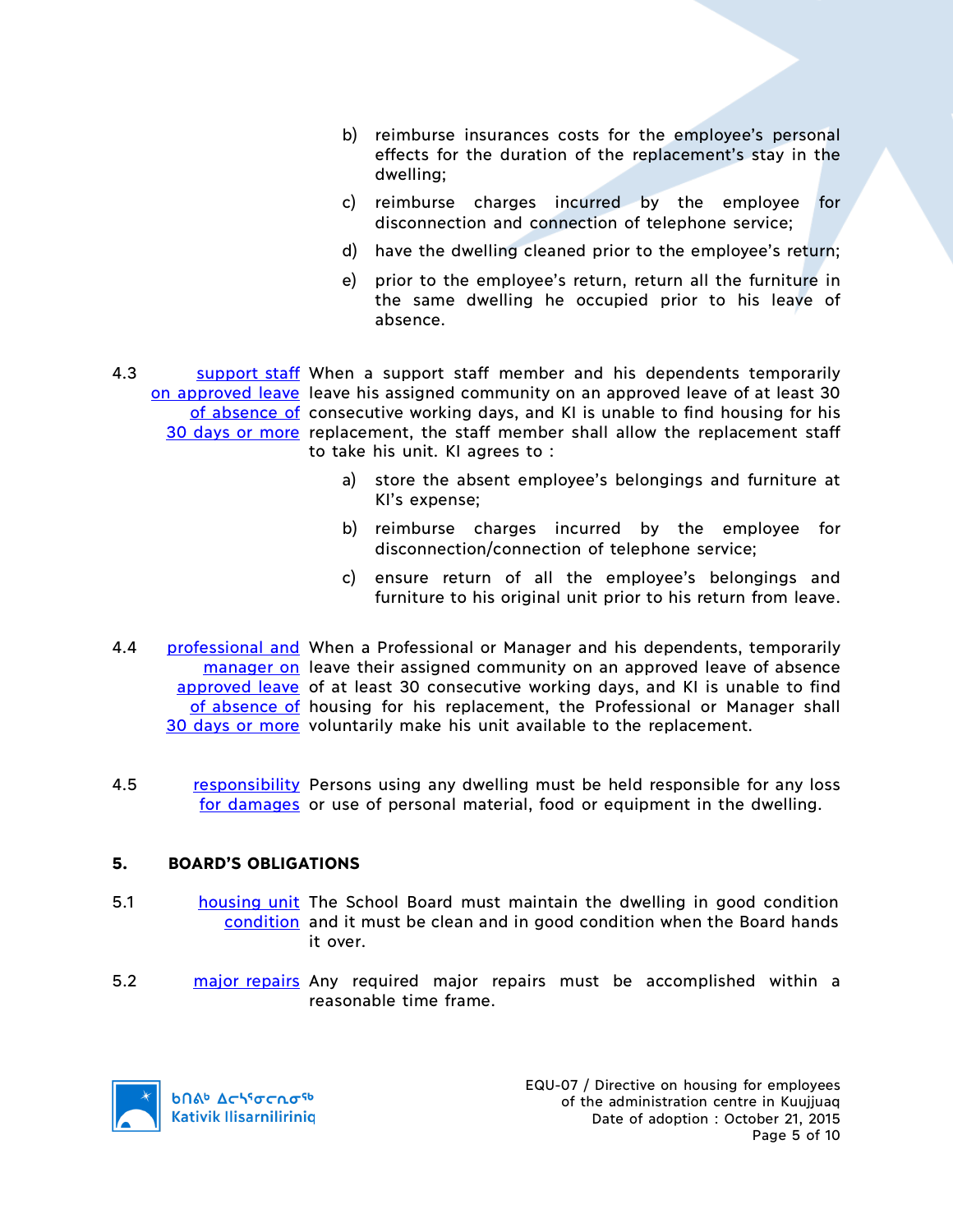- 5.3 **business access to Except in case of emergency, the School Board shall give 24** units hours'notice if he wishes to inspect the state of the premises or carry out repairs, unless the tenant agrees otherwise.
- 5.4 **Sale Services** The Board assumes the costs of electricity, heating, water provided distribution and sewage and waste collection. Snow removal will be assumed by the tenant, except when required to obtain the later.

#### **6. TENANT'S OBLIGATIONS**

- 6.1 rents Rents shall be paid in accordance with the various provisions contained in collective agreements or other working conditions.
- 6.2 **use of the KI** owns and provides subsidized rental housing to eligible housing unit employees in the communities. The dwelling unit assigned to an employee is for personal lodging only.

To maintain their housing privilege, tenants and their recognized dependents must occupy their dwelling as a residence.

Tenants may use the assigned dwelling for lodging purposes only and must maintain the dwelling and furnishings in good condition, factoring in normal wear and tear.

The tenant should not transfer, assign or sublet all or any part of their dwelling; however, tenants are entitled to host visitors for short term visits under the following conditions:

- a) Tenants may host family or friends, but cannot receive remuneration for hosting them.
- b) Provided they inform the Maintenance Manager, tenants may host free of charge non-KI related individuals for billeting during cultural or special community events.
- c) Provided they inform the Maintenance Manager, tenants may host KI staff, elected members and other individuals mandated or contracted by KI for remuneration, at the rates established in the KI Directive on Business Travel.
- d) Tenants may host non-KI related people against remuneration; however, these visits must be short term. Further, except for emergencies (for example, stormstrayed travelers), tenants require written approval from the Director of Material resources or his delegate, to host non-KI staff for remuneration.

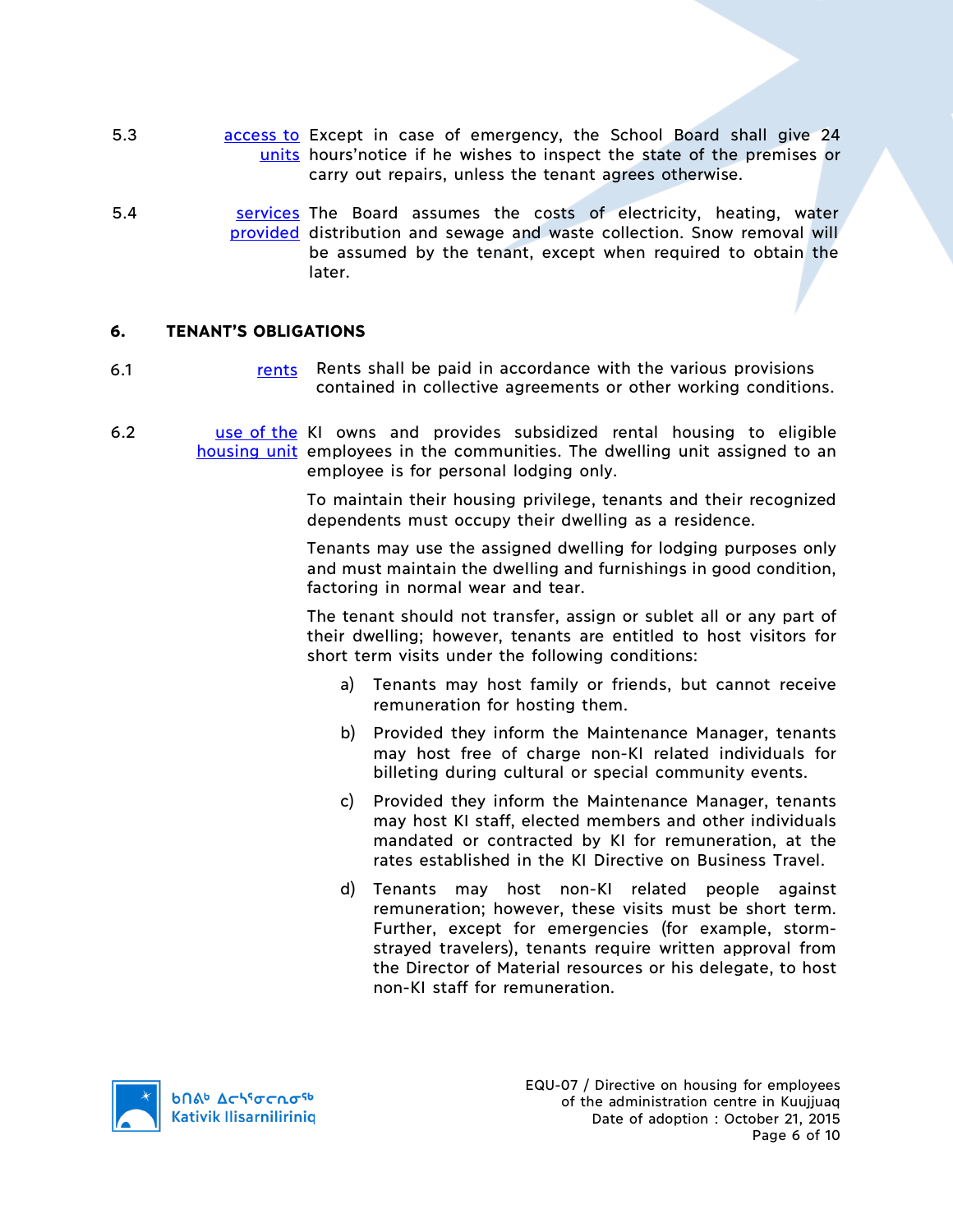- 6.3 condition of The tenant must maintain the dwelling and the surrounding the housing unit grounds in a good, safe and clean condition and shall not store dangerous and hazardous products or material inside the unit.
- 6.4 damages to The tenant is responsible for damages, losses and deteriorations the unit or suffered by the unit or the furniture, caused by his negligence or furniture by the negligence of a person or animal having access to the unit.
- 6.5 notification to The tenant shall inform the Board of all damages to or the Board deterioration of the unit or furniture. Any request for repairs must be done in writing by completing the work order transmitted to the Maintenance Manager (*see Annex A*)**.**
- 6.6 **insurance** The tenant has the sole responsibility to contract insurance in coverage order to cover any loss or damage to his belongings and to cover his civil liability.

The cost of that insurance is not reimbursed by KI, under any circumstances.

- 6.7 **inspection** The tenant must vacate the dwelling at the end of his report employment and must sign the inspection report (*see Annex B*).
- 6.8 household A tenant should not have more than 3 household pets in his pets dwelling.
- 6.9 **locks and Tenants may not change any locks or other hardware without** hardware authorization of KI.

## **7. LEASE**

7.1 **In allease** The Board is not required to provide signed leases and other legislative provisions may apply such as those found in the Quebec Civil Code. The lease is accessory to the employee's employment contract.

## **8. APPLICATION OF THIS DIRECTIVE**

8.1 **previous** The present directive replaces all other directives of the Board provisions pertaining to this subject, while respecting the policies adopted by the Council of Commissioners where applicable. If such policies are adopted, the provisions of these policies will be integrated into this directive for the benefit of the reader.

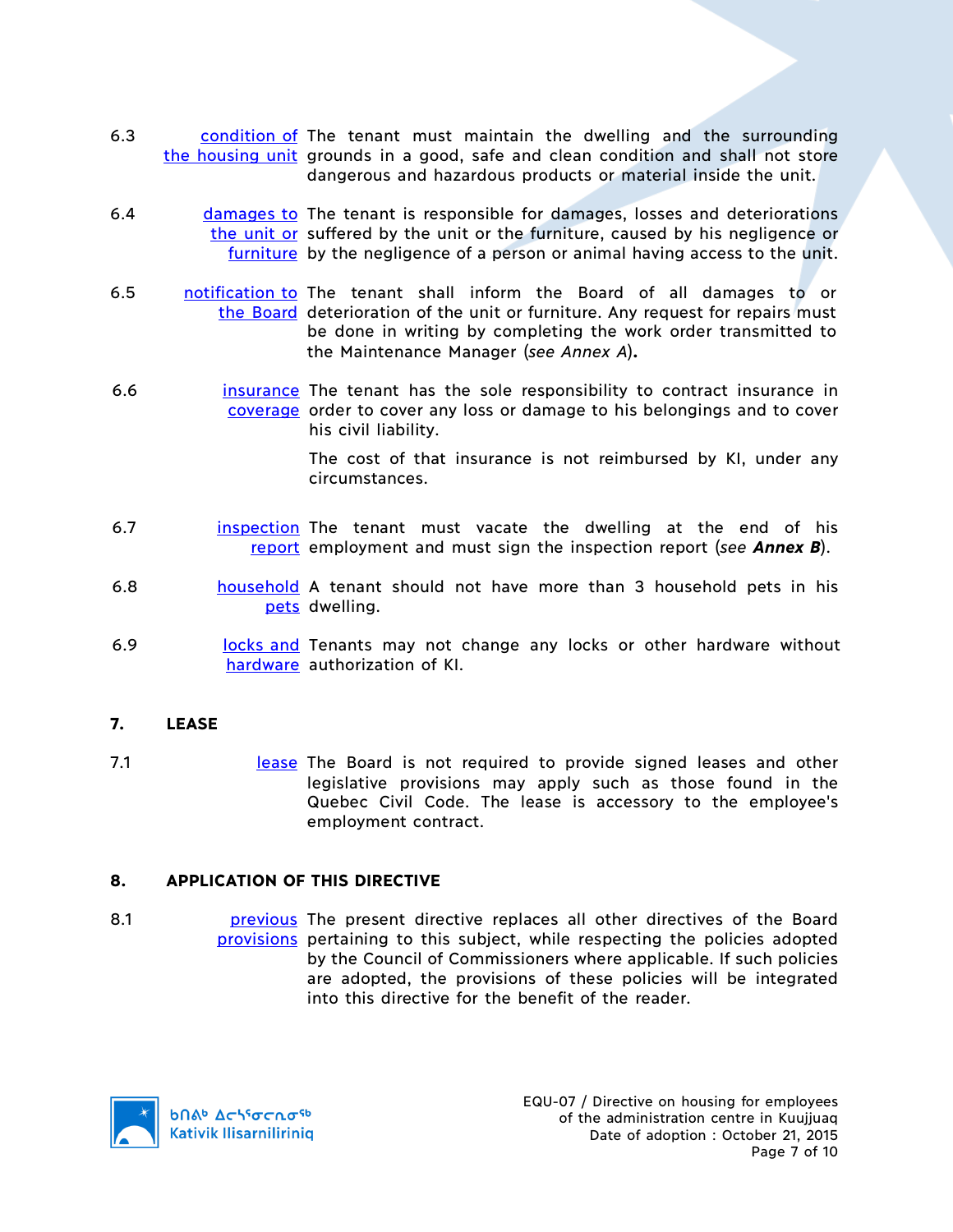8.2 responsibility Any person referred to in this Directive must abide by all its provisions and all managers of the School Board are responsible to ensure that all its provisions are applied and respected.

> The Director of Material Resources Service is the person responsible for providing support in the interpretation of this Directive and to ensure its revision when necessary.

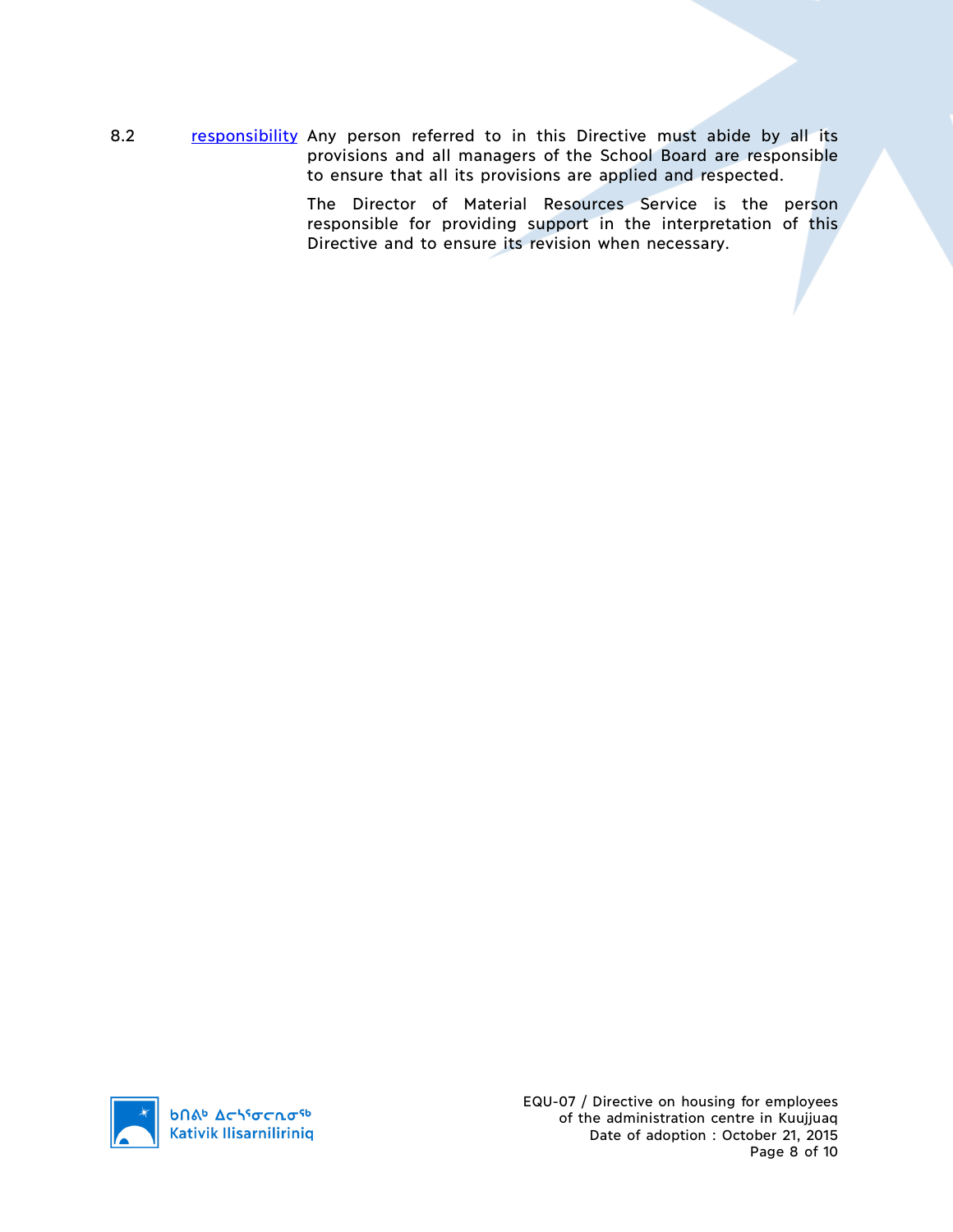## **ANNEX A**

# Work order

#### **BON DE TRAVAIL** WORK ORDER / *Norkiel*

| Nom<br>Name<br>⊲ņc | No. de bâtisse<br>Building no.<br><u>ገ<sub>ሩ</sub>ን&lt;</u> bኣራሩሀჅቦ |  |
|--------------------|---------------------------------------------------------------------|--|
| Communauté         |                                                                     |  |

**Community** Date Date ᓄᓇᓕᒃ ᐅᓪᓗᖓ

| Description du travail / Job Description / A5chsb                                                          |                     |              | <b>Temps</b><br><b>Time</b><br><b>٩</b> ٩٩ - ٩٩ - ٩٩ |
|------------------------------------------------------------------------------------------------------------|---------------------|--------------|------------------------------------------------------|
|                                                                                                            |                     |              |                                                      |
|                                                                                                            |                     |              |                                                      |
|                                                                                                            |                     |              |                                                      |
|                                                                                                            |                     |              |                                                      |
|                                                                                                            |                     |              |                                                      |
|                                                                                                            |                     |              |                                                      |
|                                                                                                            |                     |              |                                                      |
|                                                                                                            |                     |              |                                                      |
|                                                                                                            |                     |              |                                                      |
| Mat.<br>Quantité/Quantity/ADbdADPdċc                                                                       | Description/debospc |              |                                                      |
|                                                                                                            |                     |              |                                                      |
|                                                                                                            |                     |              |                                                      |
|                                                                                                            |                     |              |                                                      |
|                                                                                                            |                     |              |                                                      |
|                                                                                                            |                     |              |                                                      |
|                                                                                                            |                     |              |                                                      |
| Fait par/Accomplished by/ <ispcd<sb bj%u:<="" th=""><th></th><th>Date/De_J&amp;U:</th><th></th></ispcd<sb> |                     | Date/De_J&U: |                                                      |
| Contremaître/Foreman/4&Udssbsb:                                                                            |                     |              |                                                      |

**b**Πል<sup>b</sup> Δςιγσς πα<sup>ςb</sup> **Kativik Ilisarniliriniq**